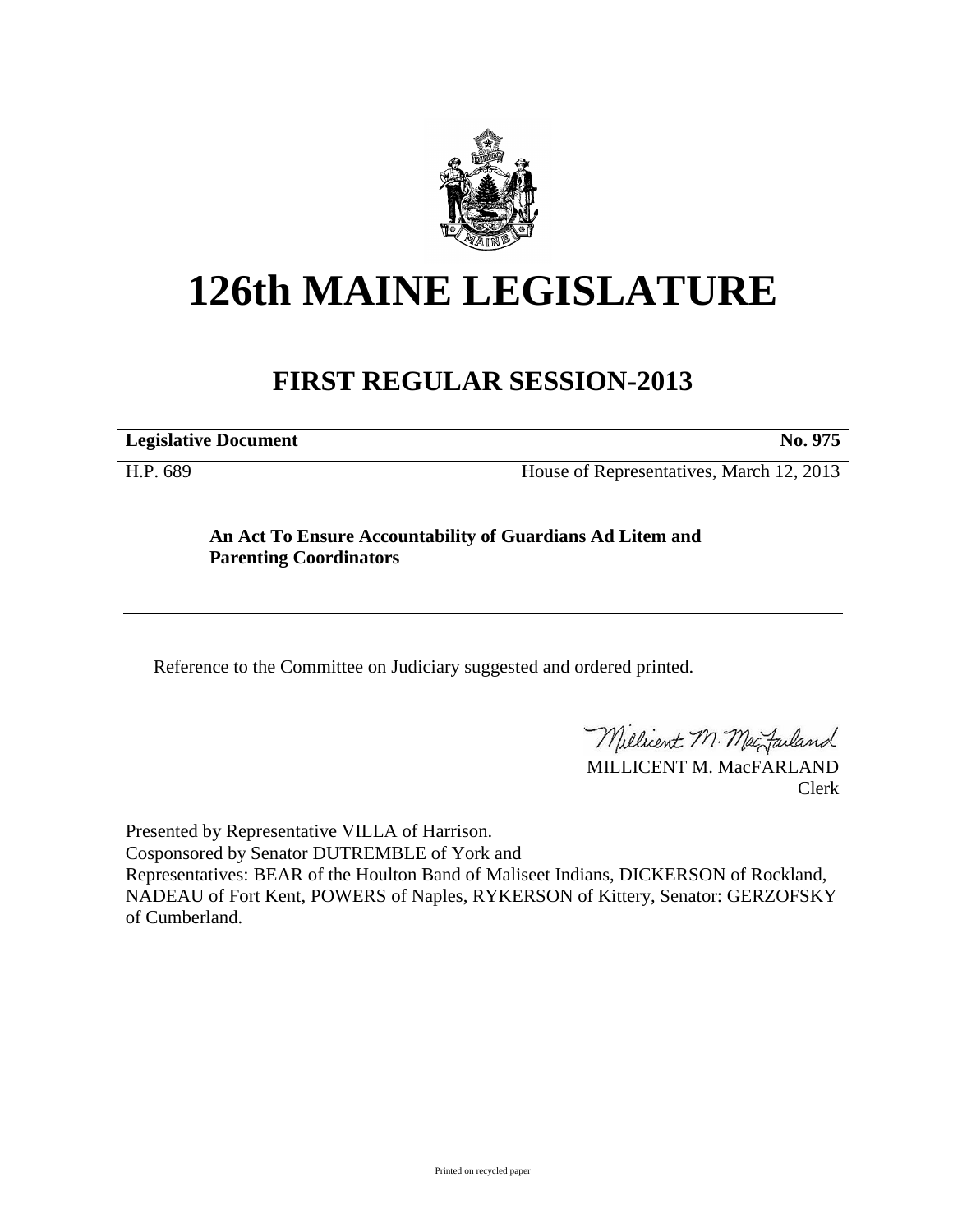**Be it enacted by the People of the State of Maine as follows: Sec. 1. 18-A MRSA §1-112, sub-§§(a) and (b),** as enacted by PL 2005, c. 360, §1, are amended to read: **(a).** In any proceeding under this Title for which the court may appoint a guardian ad litem for a child involved in the proceeding, at the time of the appointment, the court shall specify in writing the guardian ad litem's length of appointment, duties and fee arrangements. **(b).** A guardian ad litem appointed on or after October 1, 2005 must meet the qualifications established by the Supreme Judicial Court. The qualifications must include at least a minimum amount of completed course work in social work. **Sec. 2. 18-A MRSA §1-112, sub-§(f),** as enacted by PL 2005, c. 360, §1, is amended to read: **(f).** A person appointed by the court as a guardian ad litem acts as the court's agent and is entitled to quasi-judicial immunity for acts performed within the scope of the duties of the guardian ad litem. A party who is injured by a guardian ad litem's false accusations of abuse or neglect or intentionally excluding relevant information in required reports has a civil cause of action against the guardian ad litem for damages, including punitive damages. **Sec. 3. 19-A MRSA §1507, sub-§1,** as amended by PL 2005, c. 360, §2, is further amended to read: **1. Guardian ad litem; appointment.** In contested proceedings under sections 904, 1653 and 1803 in which a minor child is involved, the court may appoint a guardian ad litem for the child. The appointment may be made at any time, but the court shall make every effort to make the appointment as soon as possible after the commencement of the proceeding. The court may appoint a guardian ad litem when the court has reason for special concern as to the welfare of a minor child. In determining whether an appointment must be made, the court shall consider: 28 A. The wishes of the parties; B. The age of the child; C. The nature of the proceeding, including the contentiousness of the hearing; D. The financial resources of the parties; E. The extent to which a guardian ad litem may assist in providing information concerning the best interest of the child; F. Whether the family has experienced a history of domestic abuse; G. Abuse of the child by one of the parties; and H. Other factors the court determines relevant.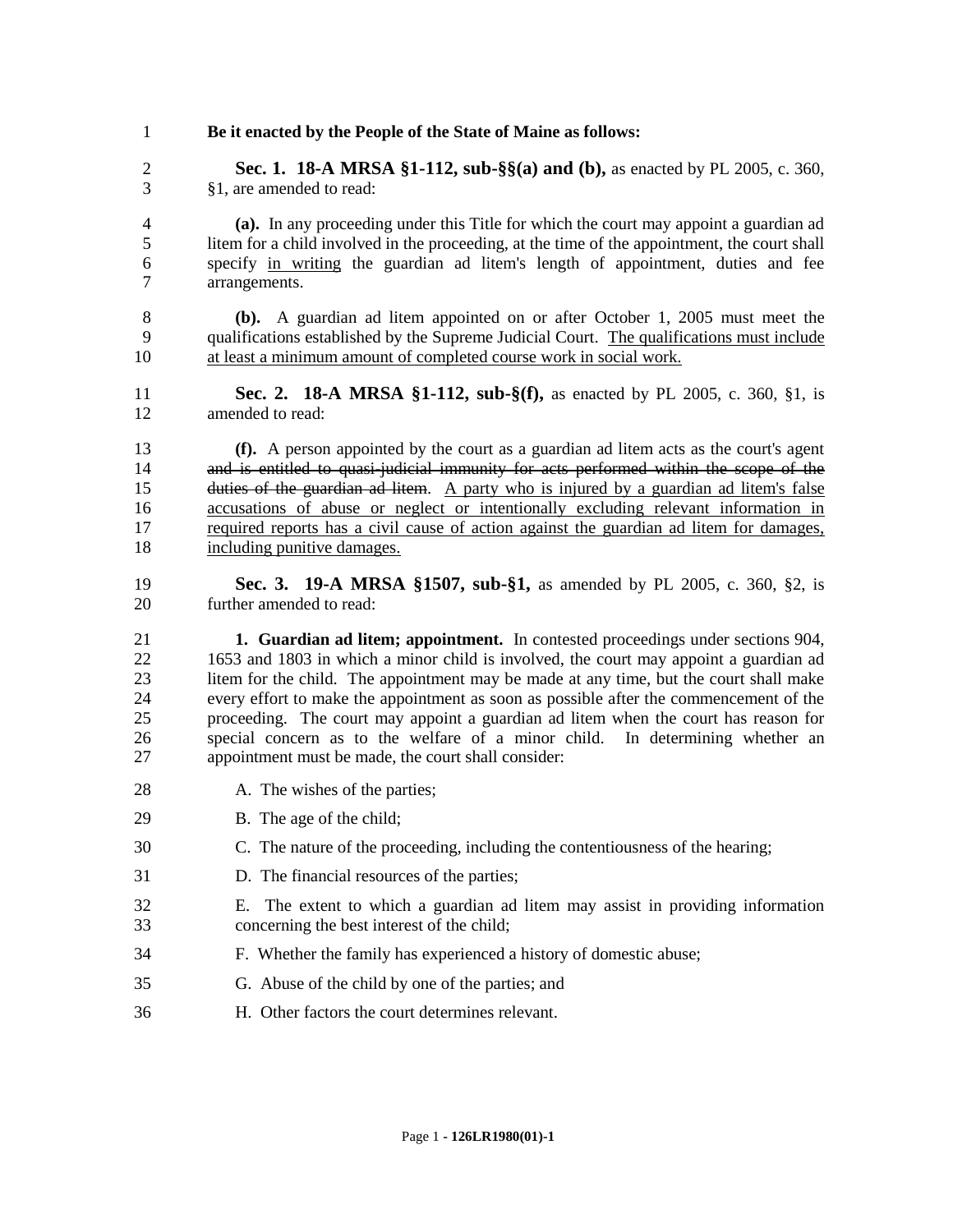| $\mathbf{1}$   | At the time of the appointment, the court shall specify the guardian ad litem's length of                                 |
|----------------|---------------------------------------------------------------------------------------------------------------------------|
| 2              | appointment, duties and fee arrangements as described in subsection 7.                                                    |
| 3              | <b>Sec. 4. 19-A MRSA §1507, sub-§2,</b> as amended by PL 1999, c. 251, §1, is                                             |
| $\overline{4}$ | further amended to read:                                                                                                  |
| 5              | 2. Qualifications. A guardian ad litem appointed on or after March 1, 2000 must                                           |
| 6              | meet the qualifications established by the Supreme Judicial Court. The qualifications                                     |
| 7              | must include at least a minimum amount of completed course work in social work.                                           |
| 8              | Sec. 5. 19-A MRSA §1507, sub-§3, as amended by PL 2005, c. 683, Pt. B, §9, is                                             |
| 9              | further amended to read:                                                                                                  |
| 10             | 3. Duties; investigation limits. The court shall describe in writing the specific                                         |
| 11             | duties of the guardian ad litem has both mandatory and optional duties and establish the                                  |
| 12             | limits of investigations to be undertaken.                                                                                |
| 13             | A. A The court shall direct the guardian ad litem shall to:                                                               |
| 14             | (1) Interview the child face-to-face with or without another person present; and                                          |
| 15             | (3) Make a written report of investigations, findings and recommendations as                                              |
| 16             | ordered by the court, with copies of the report to each party and the court.                                              |
| 17             | B. The court shall specify the optional duties of the guardian ad litem. The optional                                     |
| 18             | duties of the guardian ad litem may include:                                                                              |
| 19             | (1) Interviewing the parents, teachers and other people who have knowledge of                                             |
| 20             | the child or family;                                                                                                      |
| 21             | (2) Reviewing mental health, medical and school records of the child;                                                     |
| 22             | (3) Reviewing mental health and medical records of the parents;                                                           |
| 23             | (4) Having qualified people perform medical and mental evaluations of the child;                                          |
| 24<br>25       | Having qualified people perform medical and mental evaluations of the<br>(5)<br>parents;                                  |
| 26             | (6) Procuring counseling for the child;                                                                                   |
| 27<br>28       | Retaining an attorney to represent the guardian ad litem in the pending<br>(7)<br>proceeding, with approval of the court; |
| 29             | (8) Subpoenaing witnesses and documents and examining and cross-examining                                                 |
| 30             | witnesses;                                                                                                                |
| 31             | (9) Serving as a contact person between the parents and the child; or                                                     |
| 32             | (10) Other duties that the court determines necessary, including, but not limited                                         |
| 33             | to, filing pleadings.                                                                                                     |
| 34             | If, in order to perform the duties, the guardian ad litem needs information concerning the                                |
| 35             | child or parents, the court may order the parents to sign an authorization form allowing                                  |
| 36             | the release of the necessary information. The guardian ad litem must be allowed access                                    |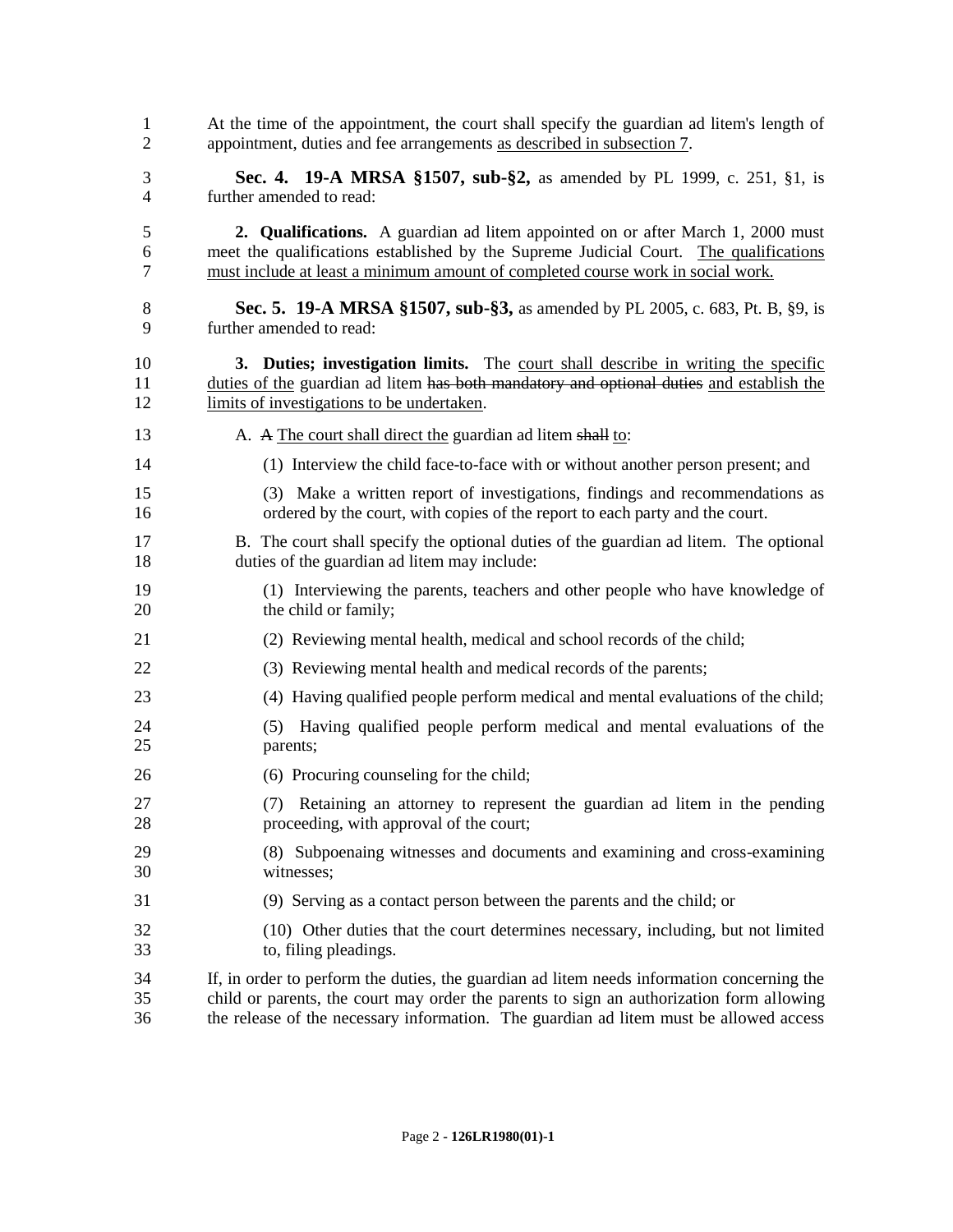to the child by caretakers of the child, whether the caretakers are individuals, authorized agencies or child care providers. **Sec. 6. 19-A MRSA §1507, sub-§§6 and 7,** as enacted by PL 1995, c. 694, Pt. B, §2 and affected by Pt. E, §2, are amended to read: **6. Court's agent.** A person serving as a guardian ad litem under this section acts as the court's agent and is entitled to quasi-judicial immunity for acts performed within the scope of the duties of the guardian ad litem. **7. Payment for services.** Payment for the services of the guardian ad litem is the responsibility of the parties, as ordered by the court. The court shall establish expenditure limits on the fees and any other costs that may be incurred in an investigation conducted 11 pursuant to subsection 3. In determining the responsibility for payment, the court shall consider: 13 A. The income of the parties; 14 B. The marital and nonmarital assets of the parties; C. The division of property made as part of the final divorce; D. Which party requested appointment of a guardian ad litem; and E. Other relevant factors. **Sec. 7. 19-A MRSA §1507, sub-§9** is enacted to read: **9. Cause of action.** A party who is injured by a guardian ad litem's false accusations of abuse or neglect or intentionally excluding relevant information in required reports has a civil cause of action against the guardian ad litem for damages, including punitive damages. **Sec. 8. 19-A MRSA §1659, sub-§1, ¶A,** as enacted by PL 2009, c. 345, §2, is amended to read: A. "Parenting coordinator" means a neutral 3rd party appointed by the court to oversee and resolve disputes that arise between parents in interpreting and implementing the parenting plan set forth in the court's order and who: 28 (1) On July 1, 2009 is listed in <u>on</u> the roster of guardians ad litem maintained by the Chief Judge of the District Court pursuant to rules adopted by the Supreme Judicial Court, or who holds one or more of the licenses listed in the rules and is listed on the roster after July 1, 2009 after completing the other requirements set forth in the rules. The requirements must include at least a minimum amount of completed course work in social work; and (2) Meets any other qualifications and requirements established by the Supreme Judicial Court. **Sec. 9. 19-A MRSA §1659, sub-§2, ¶B,** as enacted by PL 2009, c. 345, §2, is amended to read: